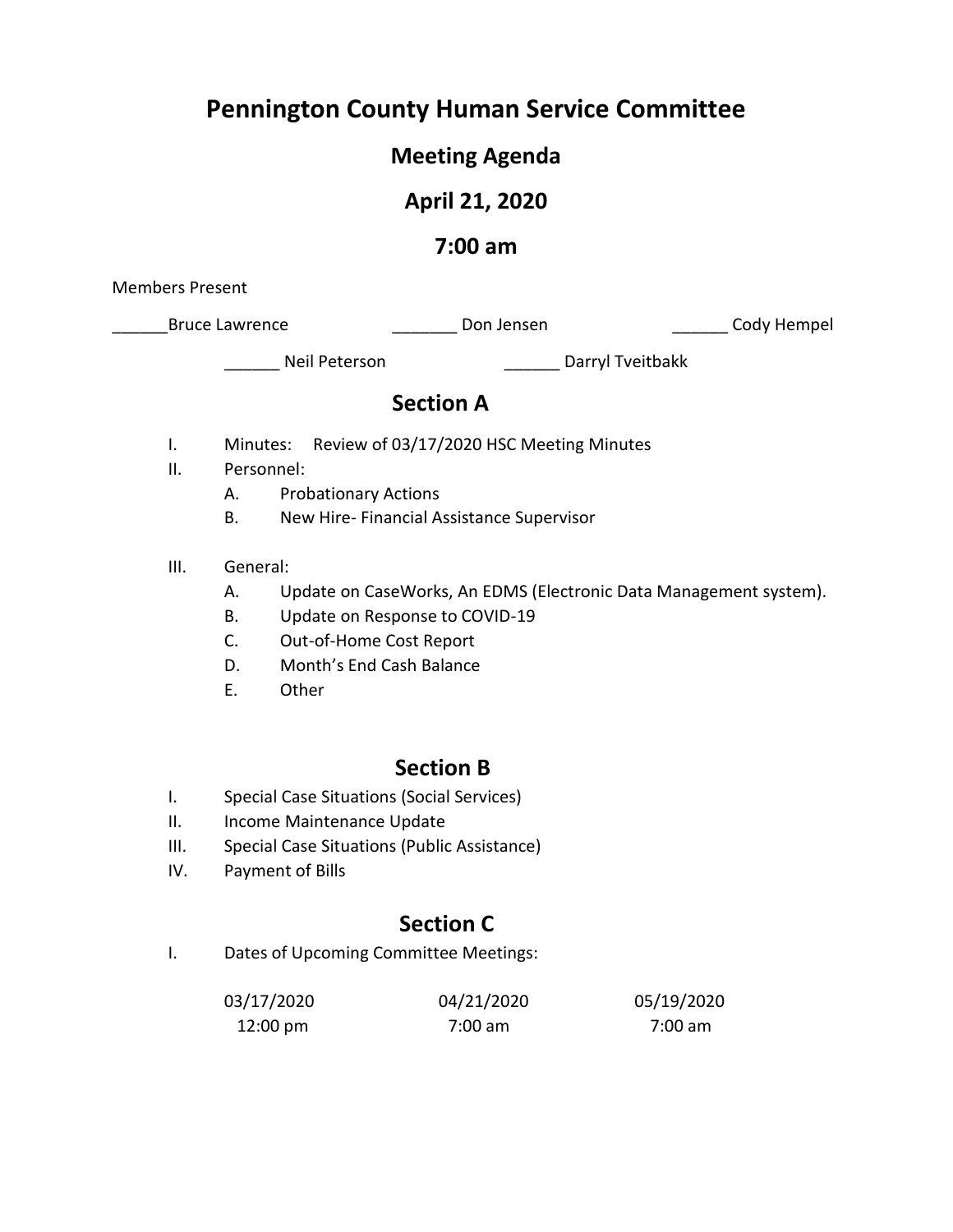A regular meeting of the Pennington County Human Service Committee was held at 12:00 pm, March 17, 2020, at the Pennington County Justice Center.

#### COMMITTEE MEMBERS PRESENT:

Darryl Tveitbakk Don Jensen Neil Peterson Bruce Lawrence Cody Hempel

#### STAFF MEMBERS PRESENT:

Julie Sjostrand, Director Maureen Monson Charles Lundgren

#### **SECTION A**

#### I. **MINUTES:**

A. The February 18, 2020, Human Service Committee Meeting Minutes were electronically posted for review. Noting no corrections or changes, a recommendation was made to forward the Minutes to the Consent Agenda.

#### II. PERSONNEL:

- A. The Director presented an update on the hiring status of the Financial Assistance Supervisor position.
- B. The Director informed the committee members Amy Nelson, Social Worker, received an award from the Minnesota Department of Human Services, Forensic Mental Health Program.

#### III. GENERAL:

- A. The Director presented an update on CaseWorks, an EDMS (electronic data management system).
- B. The Director presented an update on update on Application Xtender, an EDMS electronic Data management system).
- C. The Out-of-Home cost Report through February 2020 was presented for Review.
- D. Month's end cash balance for February 2020 stand at \$3,288,028.76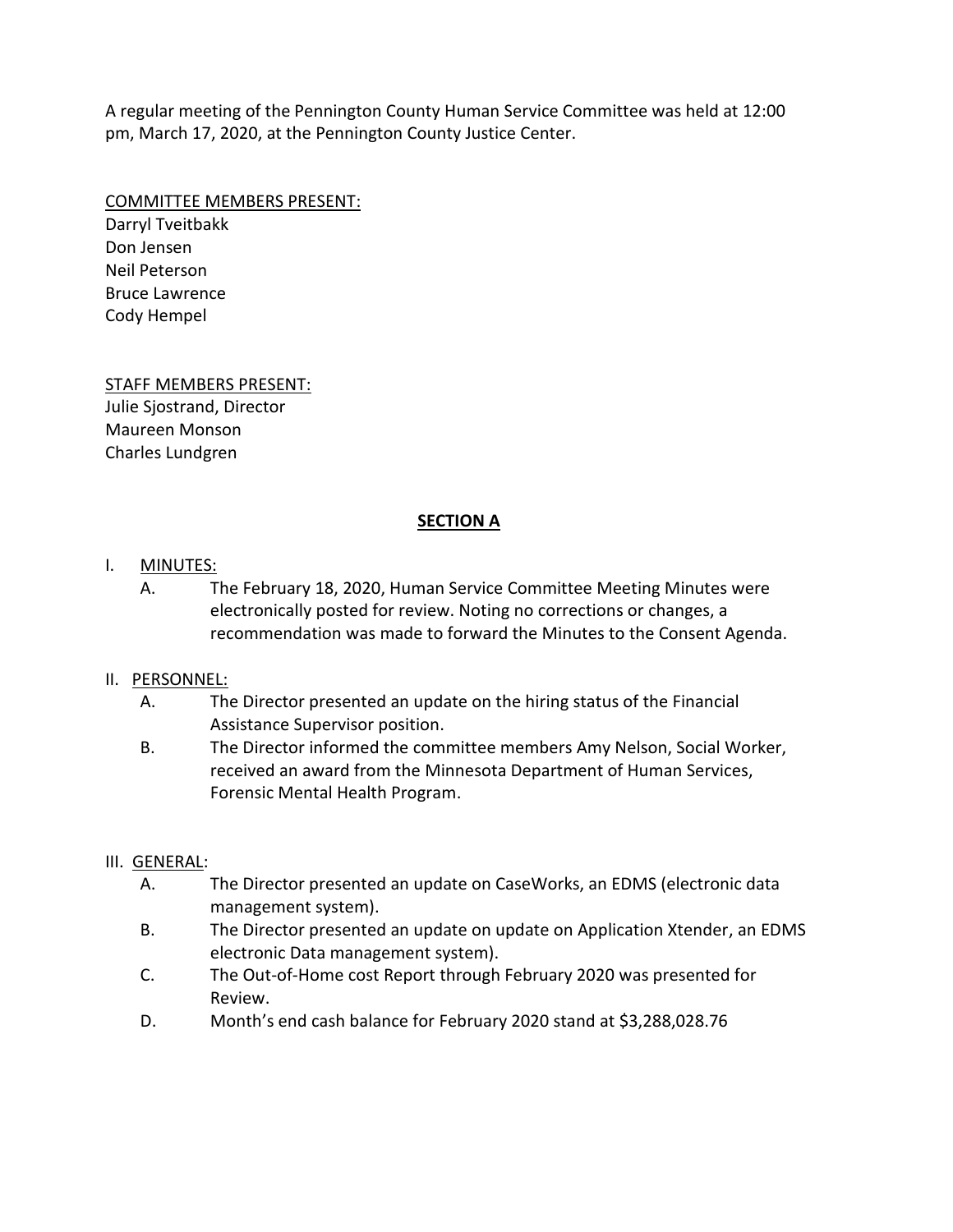#### **SECTION B**

- I. No Social Service cases were presented for special case review.
- II. The Director presented the Emergency Assistance/Emergency General Assistance January 2020 report of activity. The Director also reported the Income Maintenance open case count stands at 1,771.
- III. No Income Maintenance cases were presented for special case consideration.
- IV. A listing of bills presented for payment was reviewed. A recommendation for payment of the bills was forwarded to the Consent Agenda.

#### **SECTION C**

Be it resolved that the foregoing record is a true and accurate recording of the official actions and recommendations of the Human Service Committee for Pennington County and, as such, constitutes the official minutes thereof.

Chair: \_\_\_\_\_\_\_\_\_\_\_\_\_\_\_\_\_\_\_\_\_\_\_\_\_\_

Attest:

NEXT COMMITTEE MEETING: April 21, 2020, at 7:00 a.m.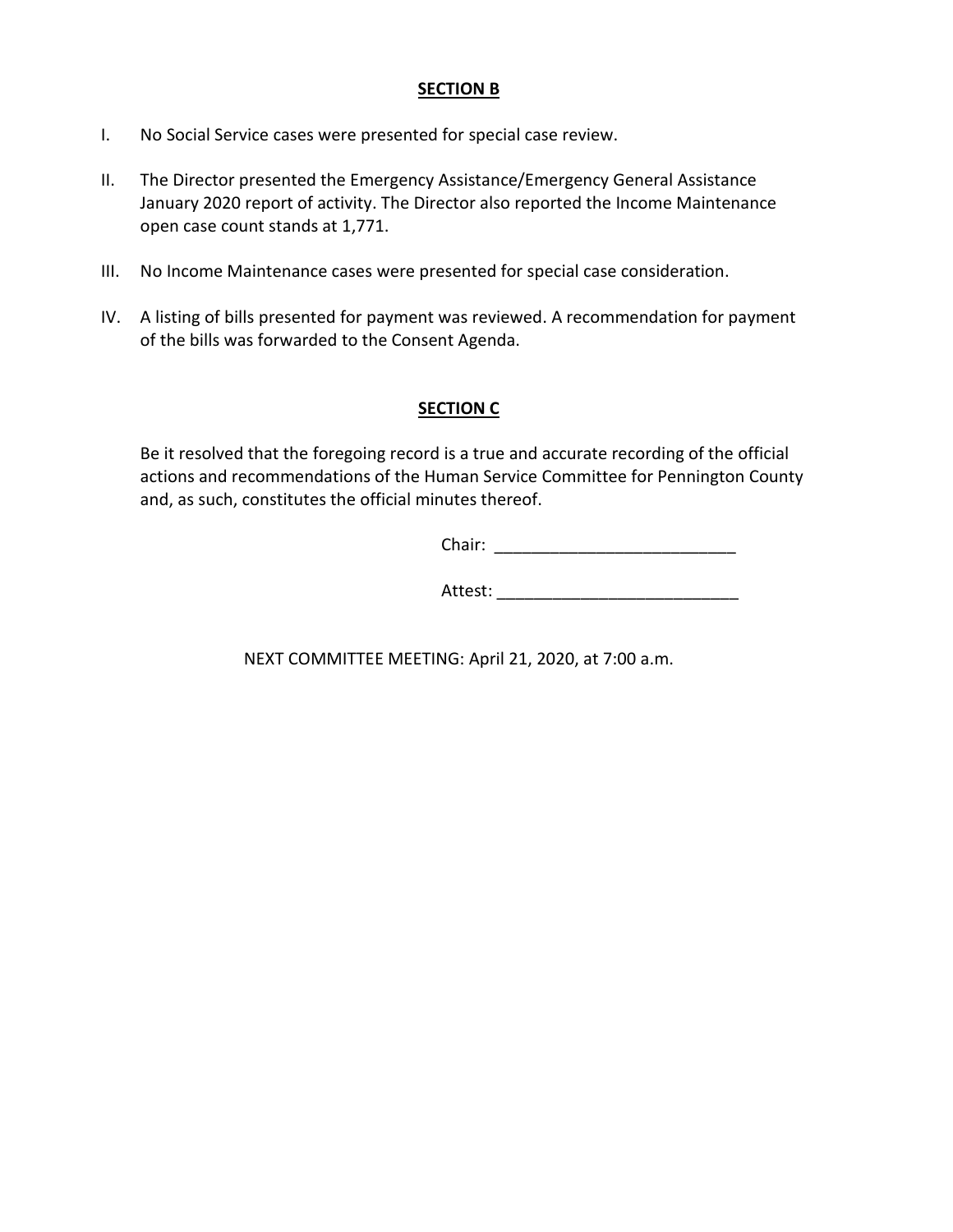|                         |            | January               | February       | March            | April             | May                    | June                   | July              | August                 | September        | October          | November                      | December                   | <b>YTD</b>       | 2019                | Change     |
|-------------------------|------------|-----------------------|----------------|------------------|-------------------|------------------------|------------------------|-------------------|------------------------|------------------|------------------|-------------------------------|----------------------------|------------------|---------------------|------------|
| Expense                 |            | 2020                  | 2020           | 2020             | 2020              | 2020                   | 2020                   | 2020              | 2020                   | 2020             | 2020             | 2020                          | 2020                       |                  |                     |            |
| Foster Care             | \$         | 4,639.68 \$           | 4,162.68 \$    | $5,005.10$ \$    | $-5$              | $-5$                   | $-5$                   | $-5$              | $-5$                   | $-5$             | $-5$             | $-5$                          | - \$                       | 13,807.46 \$     | 54,638.36           | $-74.7%$   |
| Rule 4                  | - Ś        | $-5$                  | $-5$           | $-5$             | $-5$              | $-5$                   | $\sim$                 | 0 <sup>5</sup>    | \$<br>$\sim$           | $-5$             | $-5$             | $\ddot{\mathsf{s}}$<br>$\sim$ | $-5$                       | $-5$             | 6,957.00            | $-100.0%$  |
| Rule 8                  | - Ś        | S.<br>$\sim$          | - \$           | $\sim$<br>- S    | - \$              | $\mathsf{S}$<br>$\sim$ | $-5$                   | $-5$              | - \$<br>$\sim$         | - S<br>$\sim$    | - \$             | - \$<br>$\sim$                | $\sim$ \$                  | $-5$             | 597.00              | $-100.0\%$ |
| Rule 5                  | - Ś        | - Ś                   | $-5$           | - S<br>$\sim$    | - \$              | S.<br>$\sim$           | $\mathsf{S}$<br>$\sim$ | $-5$              | - \$<br>$\sim$         | - S<br>$\sim$    | - \$             | - Ś                           | - \$                       | $-5$             | 22,922.56           | $-100.0\%$ |
| Corrections             |            | 19,148.00 \$          | 20,665.00 \$   | 15,160.00 \$     | $-5$              | $\sim$<br>$\sim$       | $-5$                   | $-5$              | - \$<br>$\sim$         | $\sim$<br>- S    | - \$             | -Ś<br>$\sim$                  | $-5$                       | 54,973.00 \$     | 131,450.00          | $-58.2%$   |
| Adoption Aid            | -S         | S.<br><b>Contract</b> | $-5$           | $-5$             | s.<br>$\sim 100$  | - \$<br>$\sim$         | - \$<br>$\sim$         | - \$<br>$\sim$    | - \$<br>$\sim$         | S.<br>$\sim$     | - Ś<br>$\sim$    | - Ś<br>$\sim$                 | $\sim$ \$                  | $-5$             | 2,731.58            | $-100.0\%$ |
| Totals                  | s.         | 23,787.68 \$          | 24,827.68 \$   | 20,165.10 \$     | $-5$              | $-5$                   | $-5$                   | $-5$              | $-5$                   | $-5$             | $-5$             | $-5$                          | $-5$                       | 68,780.46 \$     | 219,296.50          | $-68.6%$   |
| Revenue                 |            |                       |                |                  |                   |                        |                        |                   |                        |                  |                  |                               |                            |                  |                     |            |
| Reimburse               | - Ś        | - \$<br>$\sim 100$    | $-5$           | $-5$             | $-5$              | $-5$                   | $-5$                   | $-5$              | $-5$                   | $-5$             | $-5$             | $-5$                          | $\sim$ \$                  | $-5$             | 6,424.78            | $-100.0%$  |
| MH Recovery             |            | - Ś<br>$\sim$         | $-5$           | $-5$             | $-5$              | $-5$                   | $\sim$<br>$\sim$       | $-5$              | $\mathsf{S}$<br>$\sim$ | S.<br>$\sim$     | $-5$             | S.<br>$\sim$                  | $-5$                       | $-5$             | $\sim$              | #DIV/0!    |
| 4E Recovery             |            | - \$<br>$\sim$        | - \$<br>$\sim$ | $262.00$ \$      | $-5$              | 5<br>$\sim$            | - \$<br>$\sim$         | $\sim$            | -S                     | - S<br>$\sim$    |                  | -Ś                            | $-5$                       | 262.00%          | 10,128.00           | -97.4%     |
| <b>NFC Settlement</b>   |            |                       |                | $\sim$           |                   |                        |                        |                   |                        |                  |                  |                               | -\$                        | $-5$             | $\sim$              |            |
| Totals                  | - Ś        | \$<br>$\sim$          | $\sim$<br>s.   | 262.00%          | $-5$              | - \$<br>$\sim$         | Ś.<br>$\sim$           | $-5$              | \$                     | $\sim$<br>- \$   | - \$<br>$\sim$   | - \$                          | $-5$                       | 262.00%<br>S.    | 16,552.78<br>$\sim$ | $-98.4%$   |
| Net Expense             | s.         | 23,787.68 \$          | 24,827.68 \$   | 19,903.10 \$     | $-5$              | $-5$                   | $-$ \$                 | $-5$              | $-$ \$                 | $-$ \$           | $-5$             | $-5$                          | $-5$                       | 68,518.46 \$     | 202,743.72          | $-66.2%$   |
| 2019 Totals             | - \$       | 20,488.08 \$          | 14,398.54 \$   | 18,389.66 \$     | 18,870.82 \$      | 18,361.32 \$           | 20,815.17 \$           | 18,634.30 \$      | 13,204.44 \$           | 10,724.29 \$     | 13,159.48 \$     | 18,162.97 \$                  | 17,534.65                  |                  |                     |            |
|                         |            |                       |                |                  |                   |                        |                        |                   |                        |                  |                  |                               |                            |                  |                     |            |
| <b>YTD Change</b>       | S.         | 3,299.60 \$           | 13,728.74 \$   | 15,242.18 \$     | $(3,628.64)$ \$   | $(21,989.96)$ \$       | $(42,805.13)$ \$       | $(61, 439.43)$ \$ | $(74, 643.87)$ \$      | $(85,368.16)$ \$ | $(98,527.64)$ \$ | $(116,690.61)$ \$             | (134, 225.26)              |                  |                     |            |
|                         |            |                       |                |                  |                   |                        |                        |                   |                        |                  |                  |                               |                            |                  |                     |            |
|                         |            | 2019                  | 2019           | 2019             | 2019              | 2019                   | 2019                   | 2019              | 2019                   | 2019             | 2019             | 2019                          | 2019                       |                  |                     |            |
|                         |            | January               | February       | March            | April             | May                    | June                   | July              | August                 | September        | October          | November                      | December                   | <b>YTD</b>       |                     |            |
| Expense                 |            |                       |                |                  |                   |                        |                        |                   |                        |                  |                  |                               |                            |                  |                     |            |
| Foster Care             | \$         | 7,196.74 \$           | $3,233.92$ \$  | 4,614.70         | 4346.82           | 4591.2                 | 5498.49                | 3297.66           | 6121.44                | 3242.29          | 4301.48          | 3225.97                       | 4967.65 \$                 | 54,638.36        |                     |            |
|                         |            |                       |                |                  |                   |                        |                        |                   |                        |                  |                  |                               |                            |                  |                     |            |
| Rule 4                  | -\$        | $-5$                  | $2,396.30$ \$  | 2,164.40         | 2396.3            | $\mathbf 0$            | $\mathbf 0$            |                   | $\mathbf{0}$           | $\mathbf 0$      | $\mathbf 0$      | $\mathbf 0$                   | 0 <sup>5</sup>             | 6,957.00         |                     |            |
| Rule 8                  |            | s.                    | $-5$           | $\sim$ $-$       |                   | 597                    | $\mathbf 0$            |                   | $\Omega$               | $\mathbf 0$      | $\Omega$         |                               | 0 <sup>5</sup>             | 597.00           |                     |            |
| Rule 5                  | - Ś        | 4,367.51 \$           | 4,420.29       | 4122.4           |                   | $\mathbf 0$            | 1030.68                | 8981.64           |                        |                  |                  |                               | 0 <sub>s</sub>             | 22,922.56        |                     |            |
| Corrections             | - Ś        | $9,815.00$ \$         | 10,445.00 \$   | 8,400.00         | 10662             | 15295                  | 14796                  | 8060              | 8502                   | 7482             | 9002             | 14937                         | 14054 \$                   | 131,450.00       |                     |            |
| <b>Adoption Aid</b>     | -\$        | $\sim$ $-$            |                |                  | 2377.58           |                        | 354                    |                   |                        |                  |                  |                               | 0 <sup>5</sup>             | 2,731.58         |                     |            |
| Totals                  | \$         | 21,379.25 \$          | 20,495.51 \$   | 19,301.54 \$     | 19,782.70 \$      | 20,483.20 \$           | 21,679.17 \$           | 20,339.30 \$      | 14,623.44 \$           | 10,724.29 \$     | 13,303.48 \$     | 18,162.97 \$                  | $19,021.65$ \$             | 219,296.50       |                     |            |
| Revenue                 |            |                       |                |                  |                   |                        |                        |                   |                        |                  |                  |                               |                            |                  |                     |            |
| Reimburse               | \$         | 891.17 \$             | $923.97$ \$    | $911.88 \quad $$ | $911.88 \; \;$ \$ | 72.88 \$               | 864.00 \$              | 1,705.00 \$       | $-5$                   | $-5$             | 144.00 \$        | $-5$                          | $\sim$ s                   | 6,424.78         |                     |            |
|                         |            |                       |                |                  |                   |                        |                        |                   |                        |                  |                  |                               |                            |                  |                     |            |
| MH Recovery             |            | \$                    | $\sim$         |                  |                   |                        |                        |                   |                        |                  |                  |                               | -S.                        | $\sim$ $-$       |                     |            |
| <b>4E Recovery</b>      |            | - Ś                   | 5,173.00       |                  | $\frac{1}{2}$     | 2,049.00               | $\ddot{\mathsf{S}}$    | <b>Contract</b>   | 1,419.00               |                  |                  | $-5$                          | 1,487.00 \$                | 10,128.00        |                     |            |
| <b>NFC Sewettlement</b> |            |                       |                |                  |                   |                        |                        |                   |                        |                  |                  |                               | -S                         | $\sim$ 100 $\pm$ |                     |            |
| Totals                  | s.         | $891.17$ \$           | $6,096.97$ \$  | $911.88 \quad $$ | $911.88 \quad $$  | 2,121.88 \$            | 864.00 \$              | $1,705.00$ \$     | $1,419.00$ \$          | $-5$             | 144.00 \$        | $-5$                          | 1,487.00 \$<br>$\mathbf 0$ | 16,552.78        |                     |            |
| Net Expense             | $\ddot{s}$ | 20,488.08 \$          | 14,398.54 \$   | 18,389.66 \$     | 18,870.82 \$      | 18,361.32 \$           | 20,815.17 \$           | 18,634.30 \$      | 13,204.44 \$           | 10,724.29 \$     | 13,159.48 \$     | 18,162.97 \$                  | 17,534.65 \$               | 202,743.72       |                     |            |
|                         |            |                       |                |                  |                   |                        |                        |                   |                        |                  |                  |                               |                            |                  |                     |            |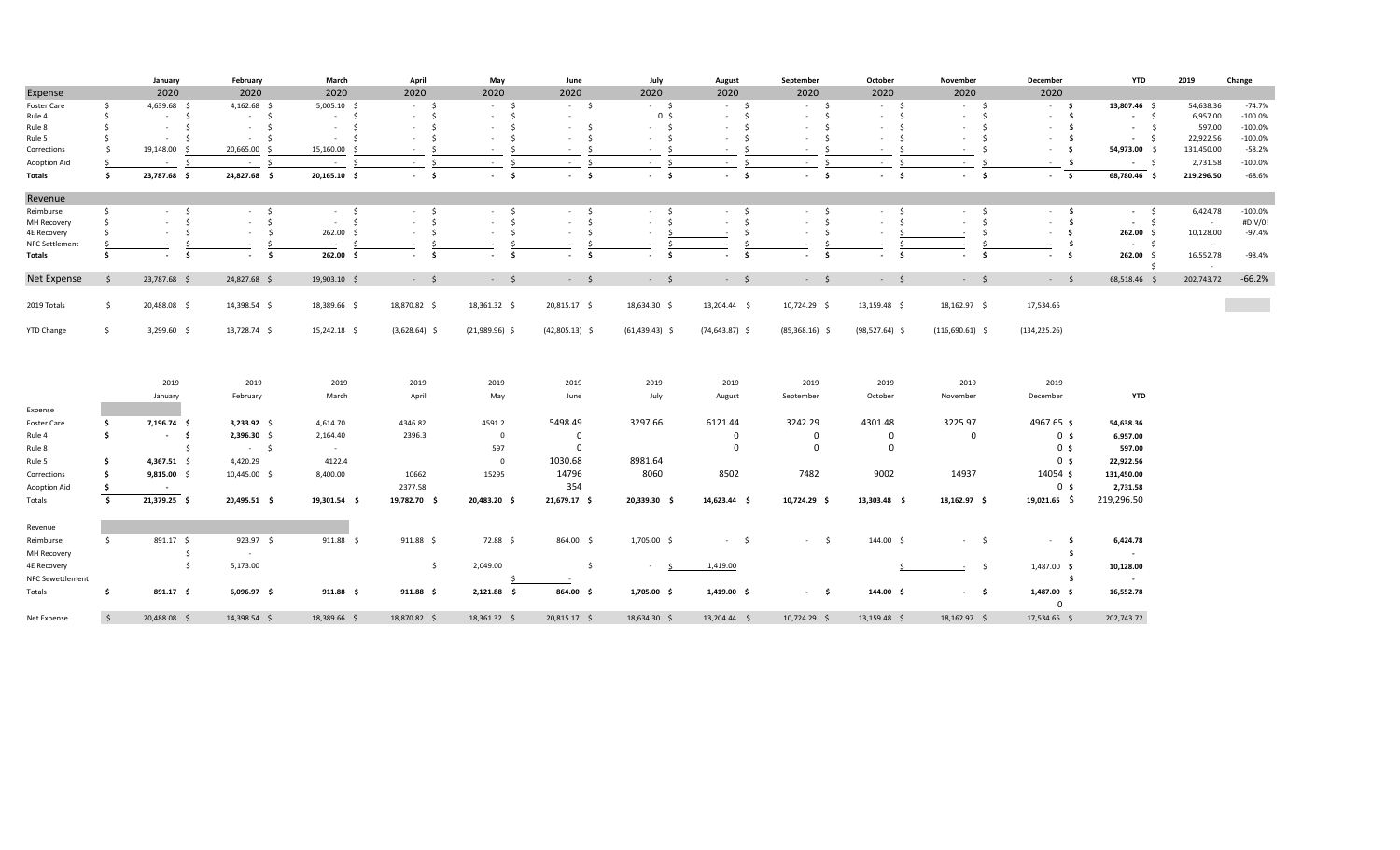|           | 2010         | 2011         | 2012         | 2013         | 2014         | 2015         | 2016         | 2017         | 2018         | 2019         | 2020         |
|-----------|--------------|--------------|--------------|--------------|--------------|--------------|--------------|--------------|--------------|--------------|--------------|
| January   | 929,075.49   | 1,197,979.30 | 1,389,512.16 | 1,271,780.24 | 1,417,880.34 | 1,647,300.14 | 1,814,014.90 | 2,182,630.66 | 2,271,729.26 | 2,772,063.80 | 3,288,028.76 |
| February  | 903,465.27   | 1,157,578.43 | 1,331,478.96 | 1,198,866.83 | 1,307,072.82 | 1,618,976.04 | 1,801,985.24 | 2,138,616.83 | 2,176,762.19 | 2,732,919.27 | 3,403,266.76 |
| March     | 810,094.43   | 1,096,732.38 | 1,165,062.80 | 1,062,709.62 | 1,159,500.45 | 1,375,360.09 | 1,655,070.89 | 1,800,227.71 | 1,844,672.30 | 2,547,429.81 | 3,277,046.86 |
| April     | 506,305.55   | 825,804.92   | 819,532.72   | 808,225.65   | 930,693.70   | 1,088,964.93 | 1,347,248.60 | 1,539,707.40 | 1,525,256.03 | 2,361,226.50 |              |
| May       | 447,916.22   | 768,561.39   | 678,196.10   | 552,664.08   | 693,604.86   | 961,748.47   | 1,294,231.42 | 1,426,858.37 | 1,528,544.15 | 2,327,158.79 |              |
| June      | 1,253,180.74 | 1,615,579.53 | 1,560,001.28 | 336,353.50   | 1,534,085.80 | 1,932,135.73 | 2,330,176.40 | 2,576,374.42 | 2,692,513.93 | 3,462,928.17 |              |
| July      | 1,327,951.41 | 1,313,679.13 | 1,659,331.53 | 1,693,689.91 | L,538,687.96 | 2,047,715.90 | 2,367,725.88 | 2,650,496.79 | 2,874,408.12 | 3,554,336.75 |              |
| August    | 1,312,090.88 | 1,599,387.92 | 1,694,786.46 | 1,636,358.00 | 1,483,015.19 | 2,097,897.09 | 2,427,610.70 | 2,600,332.14 | 2,749,859.99 | 3,531,954.80 |              |
| September | 1,094,067.41 | 1,349,316.27 | 1,431,613.15 | 1,468,683.30 | .236,816.55  | 1,844,296.27 | 2,121,578.06 | 2,362,913.96 | 2,518,750.84 | 3,294,188.08 |              |
| October   | 954,484.86   | 1,188,529.69 | 1,116,275.87 | 1,174,910.46 | 919,650.64   | 1,492,630.60 | 1,866,987.16 | 2,133,041.74 | 2,198,557.64 | 3,270,530.55 |              |
| November  | 1,422,560.89 | 1,732,295.38 | 877,736.63   | 1,756,882.42 | 1,900,971.24 | 2,213,985.52 | 2,638,930.35 | 2,642,643.71 | 3,070,756.97 | 3,860,836.73 |              |
| December  | 1,377,405.92 | 1,588,551.10 | 1,485,681.91 | 1,678,723.86 | 1,833,528.58 | 2,083,484.81 | 2,395,704.36 | 2,513,770.14 | 2,970,003.64 | 3,606,171.73 |              |

**Human Service's Month End Balance**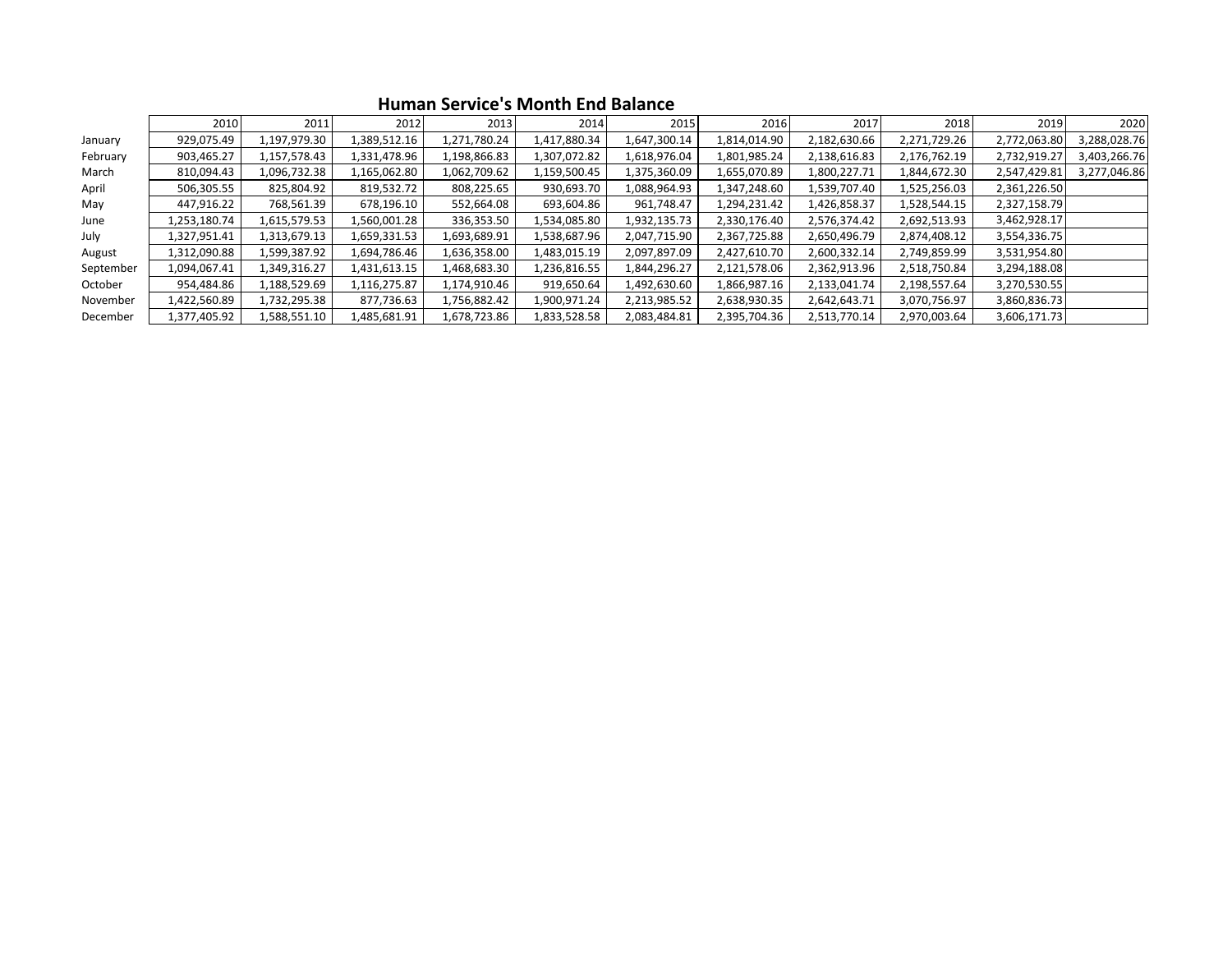# **Pennington County Human Services Emergency Assistance/Emergency General Assistance Emergency Requests Related to Potential Evictions/Housing and Utilities** January - December 2020

|            | <b>Approval Totals per Month</b> |            |            |            |            |            |            |            |            |            |            |            |
|------------|----------------------------------|------------|------------|------------|------------|------------|------------|------------|------------|------------|------------|------------|
|            | Jan                              | Feb        | Mar        | Apr        | May        | Jun        | Jul        | Aug        | Sep        | Oct        | Nov        | <b>Dec</b> |
| EA         | \$0.00                           | \$0.00]    | \$750.00   | \$0.00     | \$0.00]    | \$0.00     | \$0.00     | \$0.00     | \$0.00     | \$0.00     | \$0.00     | \$0.00     |
|            | <b>Cumulative Total</b>          | \$0.00     | \$750.00   | \$750.00   | \$750.00   | \$750.00   | \$750.00   | \$750.00   | \$750.00   | \$750.00   | \$750.00   | \$750.00]  |
|            |                                  |            |            |            |            |            |            |            |            |            |            |            |
|            | Jan                              | Feb        | Mar        | Apr        | May        | Jun        | Jul        | Aug        | Sep        | Oct        | <b>Nov</b> | <b>Dec</b> |
| <b>EGA</b> | \$650.00                         | \$357.50   | \$0.00     | \$0.00     | \$0.00     | \$0.00     | \$0.00     | \$0.00     | \$0.00     | \$0.00     | \$0.00     | \$0.00     |
|            | <b>Cumulative Total</b>          | \$1.007.50 | \$1.007.50 | \$1,007.50 | \$1,007.50 | \$1,007.50 | \$1,007.50 | \$1,007.50 | \$1,007.50 | \$1,007.50 | \$1,007.50 | \$1,007.50 |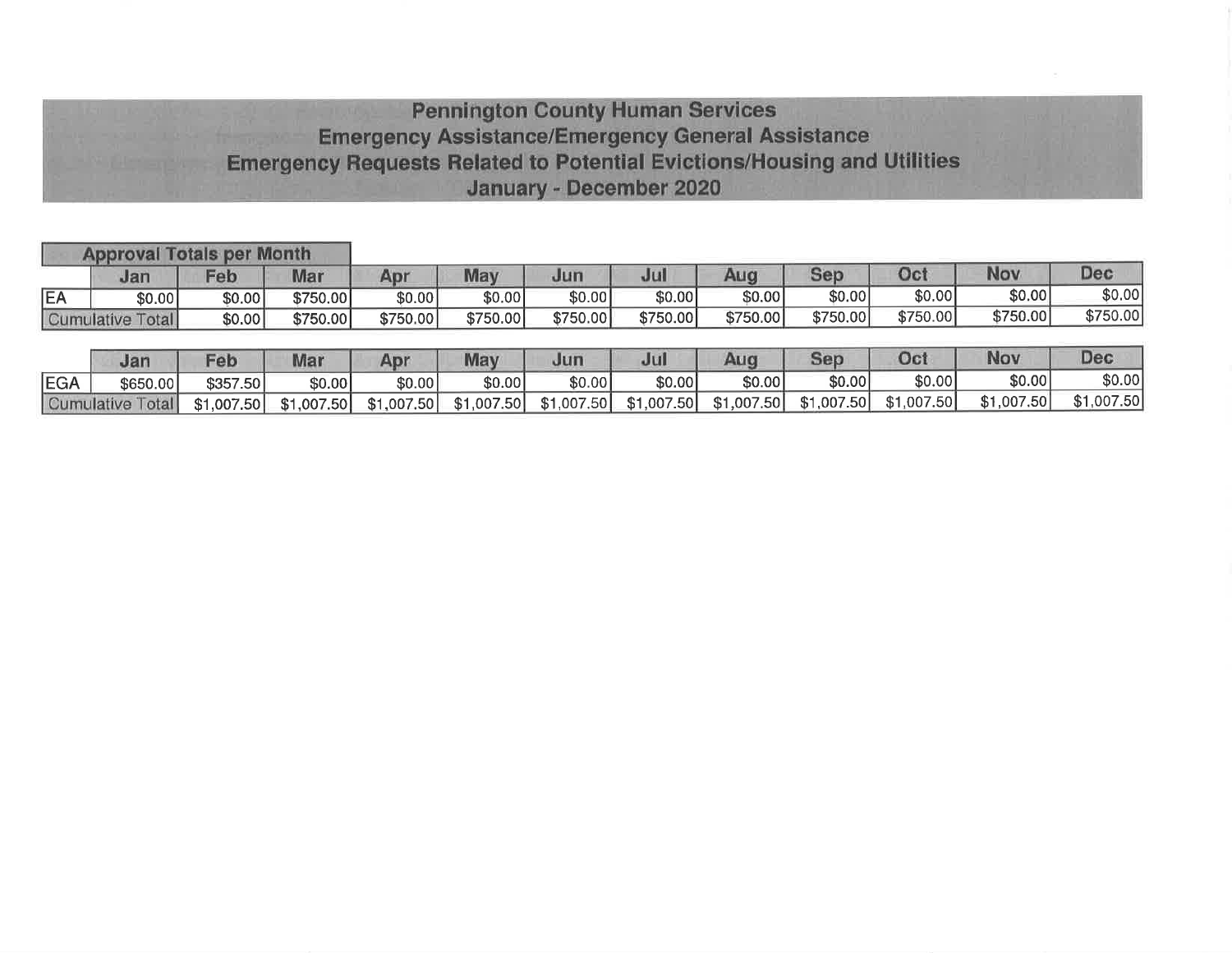# **Pennington County Human Services Emergency Assistance/Emergency General Assistance Emergency Requests Related to Potential Evictions/Housing and Utilities** March-20

| <b>Approvals</b>   |             |        |                |                   |                 |                         |                           |               |  |
|--------------------|-------------|--------|----------------|-------------------|-----------------|-------------------------|---------------------------|---------------|--|
| <b>Eligibility</b> | <b>File</b> | Case   | <b>Request</b> | <b>Employment</b> |                 | Number of LAmount and L | <b>Agency</b>             | Date of       |  |
| <b>Worker</b>      | <b>Date</b> |        |                | <b>Status</b>     | <b>Children</b> | <b>Purpose</b>          | <b>Action</b>             | <b>Action</b> |  |
|                    |             |        |                | n/a PeaceTime     |                 |                         | Approved \$750.00 to      |               |  |
| x157517            | 3/25/2020   | 168619 | Fuel/Propane   | Emergency         |                 | \$750.00                | <b>Farmer's Union Oil</b> | 3/25/2020     |  |
| <b>TOTAL</b>       |             |        |                |                   |                 | EA                      | \$750.00                  |               |  |
|                    |             |        |                |                   |                 | <b>EGA</b>              | \$0.00                    |               |  |

| <b>Denials</b>     |             |         |                 |                        |                 |                |                                 |               |
|--------------------|-------------|---------|-----------------|------------------------|-----------------|----------------|---------------------------------|---------------|
| <b>Eligibility</b> | <b>File</b> | Case    | <b>Request</b>  | <b>Employment</b>      | Number of       | Amount and     | <b>Agency</b>                   | Date of       |
| Worker             | Date        |         |                 | <b>Status</b>          | <b>Children</b> | <b>Purpose</b> | <b>Action</b>                   | <b>Action</b> |
|                    |             |         | Utilities (past |                        |                 |                |                                 |               |
|                    |             |         | due) / utility  |                        |                 |                | <b>EGA Denied - Incomplete</b>  |               |
| x157540            | 2/6/2020    | 1580342 | deposit         | adult: unemployed      | $\mathbf 0$     | unknown        | Application                     | 3/9/2020      |
|                    |             |         |                 |                        |                 |                | <b>EGA Denied - No verified</b> |               |
| x157540            | 2/7/2020    | 156526  | homeless        | adult: unemployed      | 0               | unknown        | emergency.                      | 3/9/2020      |
|                    |             |         |                 |                        |                 |                | <b>EGA Denied - No verified</b> |               |
|                    |             |         |                 |                        |                 |                | emergency, no income            |               |
| x157540            | 2/28/2020   | 553980  | homeless        | adult: unemployed      | $\Omega$        | unknown        | source.                         | 3/30/2020     |
|                    |             |         |                 | adult: Employed full   |                 |                | EA Denied - No verified         |               |
| X157554            | 3/20/2020   | 2146488 | Rent            | time                   | 2               | \$650 Rent     | emergency.                      |               |
|                    |             |         |                 |                        |                 |                | <b>EGA Denied- Created own</b>  |               |
|                    |             |         |                 |                        |                 |                | emergency by not paying         |               |
|                    |             |         |                 | 2 adults: 1 unemployed |                 |                | rent in full for past 10        |               |
| X157535            | 3/18/2020   | 348179  | Rent            | <b>RSDI/SSI</b>        | $\mathbf{0}$    | \$400 Rent     | months                          | 3/27/2020     |
|                    |             |         |                 |                        |                 |                |                                 |               |
|                    |             |         |                 |                        |                 |                |                                 |               |
|                    |             |         |                 |                        |                 |                |                                 |               |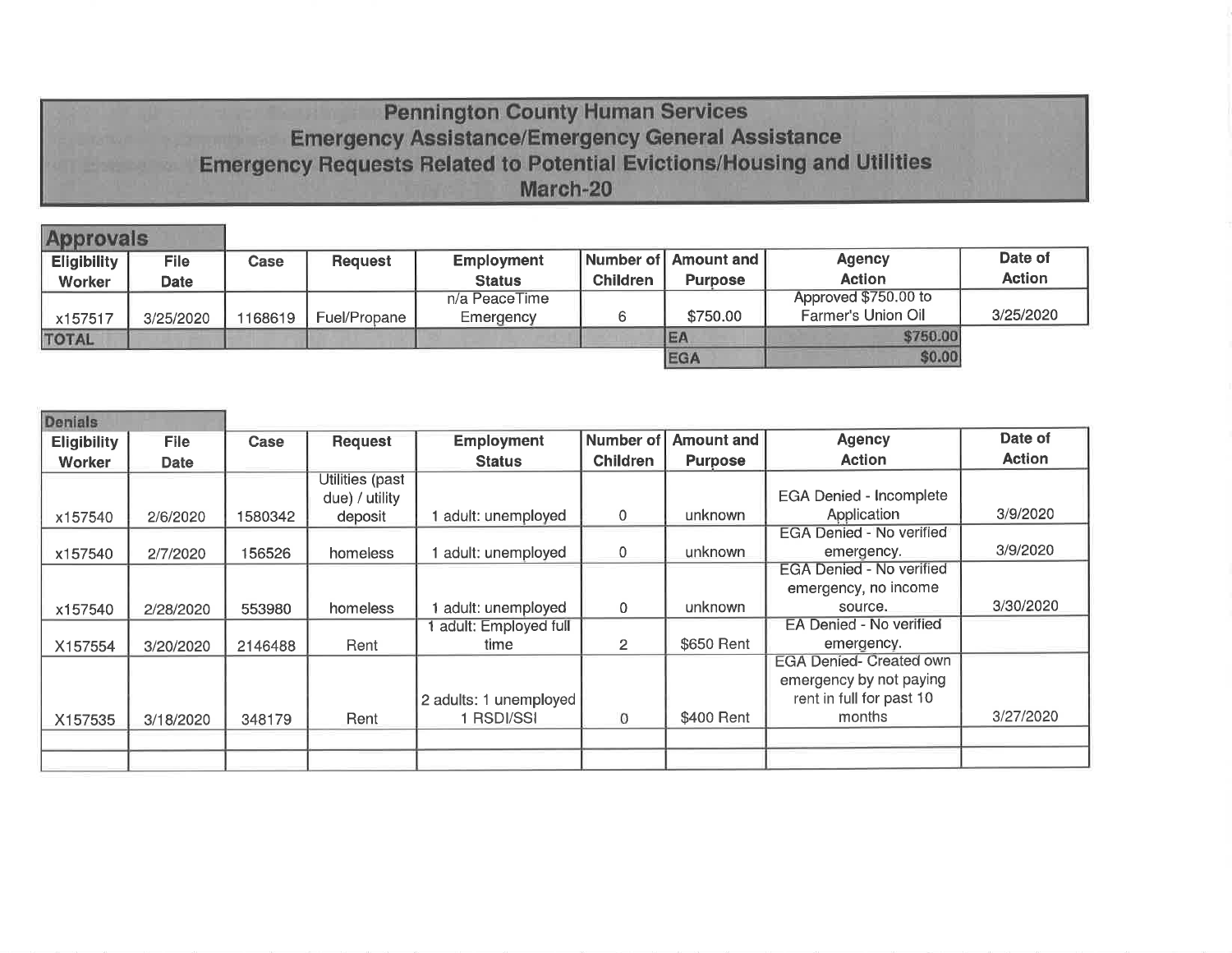# **Pennington County Human Services<br>Income Maintenance Unit** 2020 Active Cases by Program

|                              | Jan   | Feb               | Mar               | Apr         | May      | Jun            | Jul          | Aug      | <b>Sep</b> | Oct          | Nov         | <b>Dec</b>       |
|------------------------------|-------|-------------------|-------------------|-------------|----------|----------------|--------------|----------|------------|--------------|-------------|------------------|
| Cash                         |       |                   |                   |             |          |                |              |          |            |              |             |                  |
| MFIP                         | 39    | 40                | 40                |             |          |                |              |          |            |              |             |                  |
| <b>DWP</b>                   | 4     | 3                 | $\overline{c}$    |             |          |                |              |          |            |              |             |                  |
| GA                           | 42    | 42                | 44                |             |          |                |              |          |            |              |             |                  |
| <b>GRH</b>                   | 45    | 48                | 46                |             |          |                |              |          |            |              |             |                  |
| <b>MSA</b>                   | 55    | 54                | 54                |             |          |                |              |          |            |              |             |                  |
| EA                           | 0     | $\overline{0}$    | 1                 |             |          |                |              |          |            |              |             |                  |
| <b>EGA</b>                   |       | 1                 | 0                 |             |          |                |              |          |            |              |             |                  |
| <b>TOTAL</b>                 | 186   | 188               | 187               | $\mathbf 0$ | $\bf{0}$ | $\mathbf{0}$   | $\pmb{0}$    | 0        | $\bf{0}$   | $\mathbf{0}$ | $\mathbf 0$ | 0                |
| Food                         |       |                   |                   |             |          |                |              |          |            |              |             |                  |
| <b>SNAP</b>                  | 484   | 473               | 474               |             |          |                |              |          |            |              |             |                  |
| <b>TOTAL</b>                 | 484   | 473               | 474               | $\pmb{0}$   | $\bf{0}$ | 0              | $\mathbf 0$  | 0        | $\bf{0}$   | $\mathbf{0}$ | 0           | 0                |
|                              |       |                   |                   |             |          |                |              |          |            |              |             |                  |
| <b>Health Care</b>           |       |                   |                   |             |          |                |              |          |            |              |             |                  |
| MA (MAXIS)                   | 514   | 513               | 511               |             |          |                |              |          |            |              |             |                  |
| <b>IMD</b>                   | 7     | $\lvert 8 \rvert$ | $\lvert 8 \rvert$ |             |          |                |              |          |            |              |             |                  |
| QMB                          | 238   | 238               | 239               |             |          |                |              |          |            |              |             |                  |
| <b>SLMB</b>                  | 62    | 69                | 66                |             |          |                |              |          |            |              |             |                  |
| $QI-1$                       | 18    | 19                | 18                |             |          |                |              |          |            |              |             |                  |
| MA (METS/MNsure)             | 778   | 785               | 820               |             |          |                |              |          |            |              |             |                  |
| MCRE (METS)                  | 45    | 44                | 44                |             |          |                |              |          |            |              |             |                  |
| <b>TOTAL</b>                 | 1,662 | 1,676             | 1,706             | $\bf{0}$    | $\bf{0}$ | $\mathbf{0}$   | $\mathbf{0}$ | $\bf{0}$ | 0          | $\bf{0}$     | 0           | $\boldsymbol{0}$ |
|                              |       |                   |                   |             |          |                |              |          |            |              |             |                  |
| <b>Total Active Programs</b> |       |                   |                   |             |          |                |              |          |            |              |             |                  |
|                              | 2,332 | 2,337             | 2,367             | 0           | 0        | $\overline{0}$ | 0            | 0        | 0          | 0            | 0           | 0                |
| <b>Total Active Cases</b>    |       |                   |                   |             |          |                |              |          |            |              |             |                  |
|                              | 1,774 | 1,771             | 1,801             | 0           | 0        | 0              | 0            | 0        | 0          | 0            | 0           | 0                |